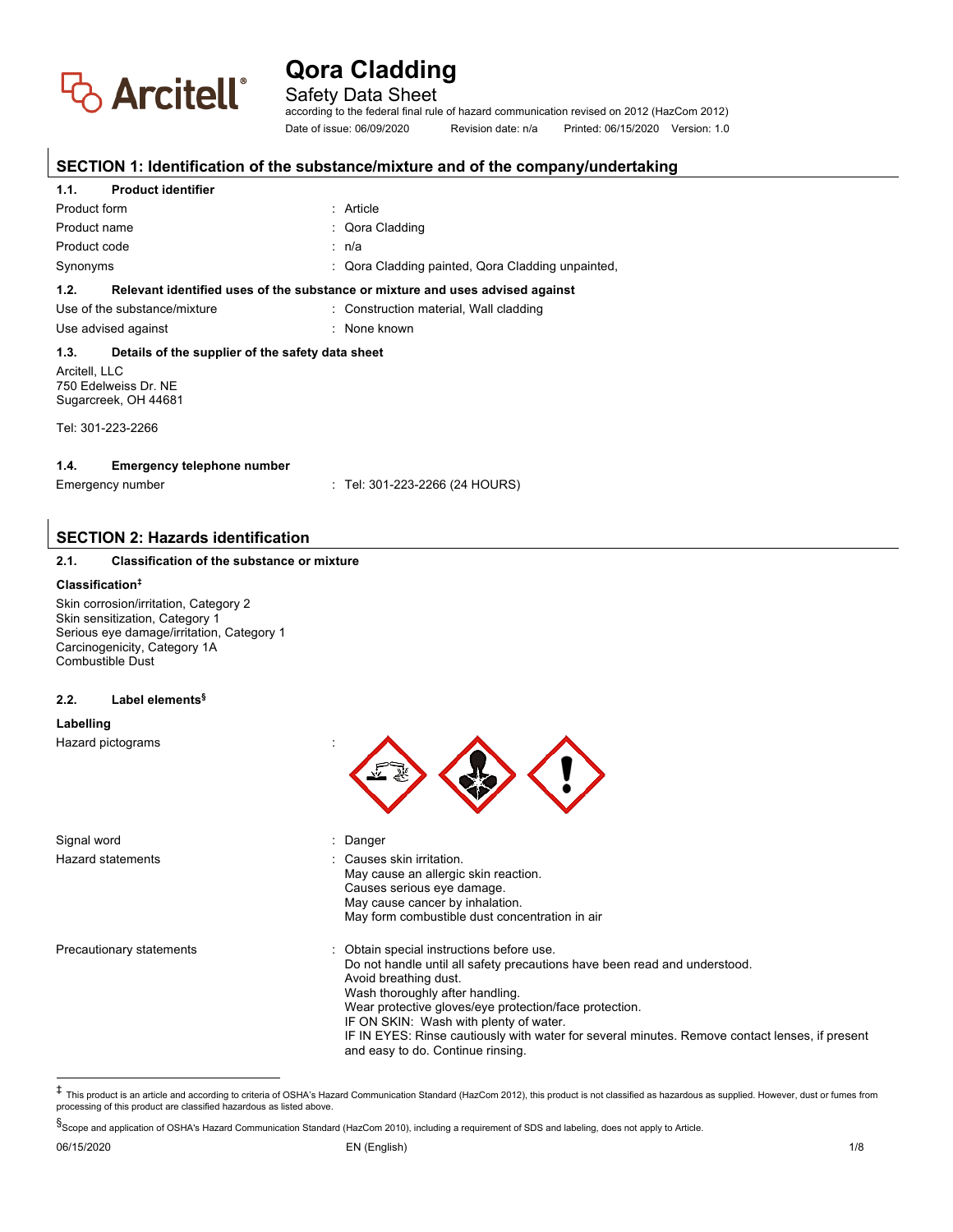### Safety Data Sheet

according to the federal final rule of hazard communication revised on 2012 (HazCom 2012)

.

IF exposed or concerned: Get medical advice/attention.

If skin irritation or rash occurs: Get medical advice/attention. Take off contaminated clothing and wash it before reuse.

#### **2.3. Other hazards**

Other hazards which do not result in : None known.

#### **2.4. Unknown acute toxicity**

Not applicable

### **SECTION 3: Composition/information on ingredients**

#### **3.1. Substances**

Not applicable

#### **3.2. Mixture**

This product is an article with following composition and does not meet criteria of mixture.

| <b>Name</b>                           | <b>Product identifier (CAS No.)</b> | $%$ w/w     |
|---------------------------------------|-------------------------------------|-------------|
| Phenol, polymer with formaldehyde     | 9003-35-4                           | $13 - 21$   |
| Phenol                                | 108-95-2                            | ${}_{0.9}$  |
| Quartz (SiO2)                         | 14808-60-7                          | $0.5 - 0.8$ |
| titanium dioxide                      | 13463-67-7                          | $0.2 - 0.5$ |
| Proprietary organo-inorganic compound | Trade secrets                       | $\leq$ 2    |

The specific chemical\ component identities and/or the exact component percentages of this material may be withheld as trade secrets.

This information is made available to health professionals, employees, and designated representatives in accordance with the applicable provisions of 29 CFR 1910.1200 (I)(1).<br>All pertinent hazard information has been prov equivalents.

# **SECTION 4: First aid measures**

### **4.1. Description of first aid measures**

| First-aid measures after inhalation   | No exposure by inhalation is expected. IF exposed or concerned: Get medical advice/attention.<br>Treat symptomatically.                          |
|---------------------------------------|--------------------------------------------------------------------------------------------------------------------------------------------------|
| First-aid measures after skin contact | Rinse skin with water. If skin irritation occurs: Get medical advice/attention. IF exposed or<br>concerned: Get medical advice/attention.        |
| First-aid measures after eye contact  | No exposure through eyes is expected. Rinse cautiously with water for several minutes. IF<br>exposed or concerned: Get medical advice/attention. |
| First-aid measures after ingestion    | No exposure by ingestion is expected Rinse mouth. IF exposed or concerned: Get medical<br>advice/attention.                                      |
| $\sim$                                |                                                                                                                                                  |

#### **4.2. Most important symptoms and effects, both acute and delayed**

Any dust created as a result of cutting or other manipulation may cause irritation to skin, serious damage to eyes. Treat symptomatically.

#### **4.3. Indication of any immediate medical attention and special treatment needed**

IF exposed or concerned: Get medical advice/attention. Treat symptomatically.

### **SECTION 5: Firefighting measures**

| 5.1. | Extinguishing media            |                                                                                             |
|------|--------------------------------|---------------------------------------------------------------------------------------------|
|      | Suitable extinguishing media   | : As appropriate for surrounding fire. Foam. Dry powder. Carbon dioxide. Water spray. Sand. |
|      | Unsuitable extinguishing media | None.                                                                                       |

#### **5.2. Special hazards arising from the substance or mixture**

The product is not flammable. Avoid generation of dust; fine dust dispersed in air in sufficient concentration, and in the presence of an ignition source is a potential dust explosion hazard.

#### **5.3. Advice for firefighters**

| Firefighting instructions             | Use water spray or fog for cooling exposed containers. Exercise caution when fighting any<br>chemical fire. Prevent fire-fighting water from entering environment. |
|---------------------------------------|--------------------------------------------------------------------------------------------------------------------------------------------------------------------|
| Protective equipment for firefighters | Do not enter fire area without proper protective equipment, including respiratory protection.                                                                      |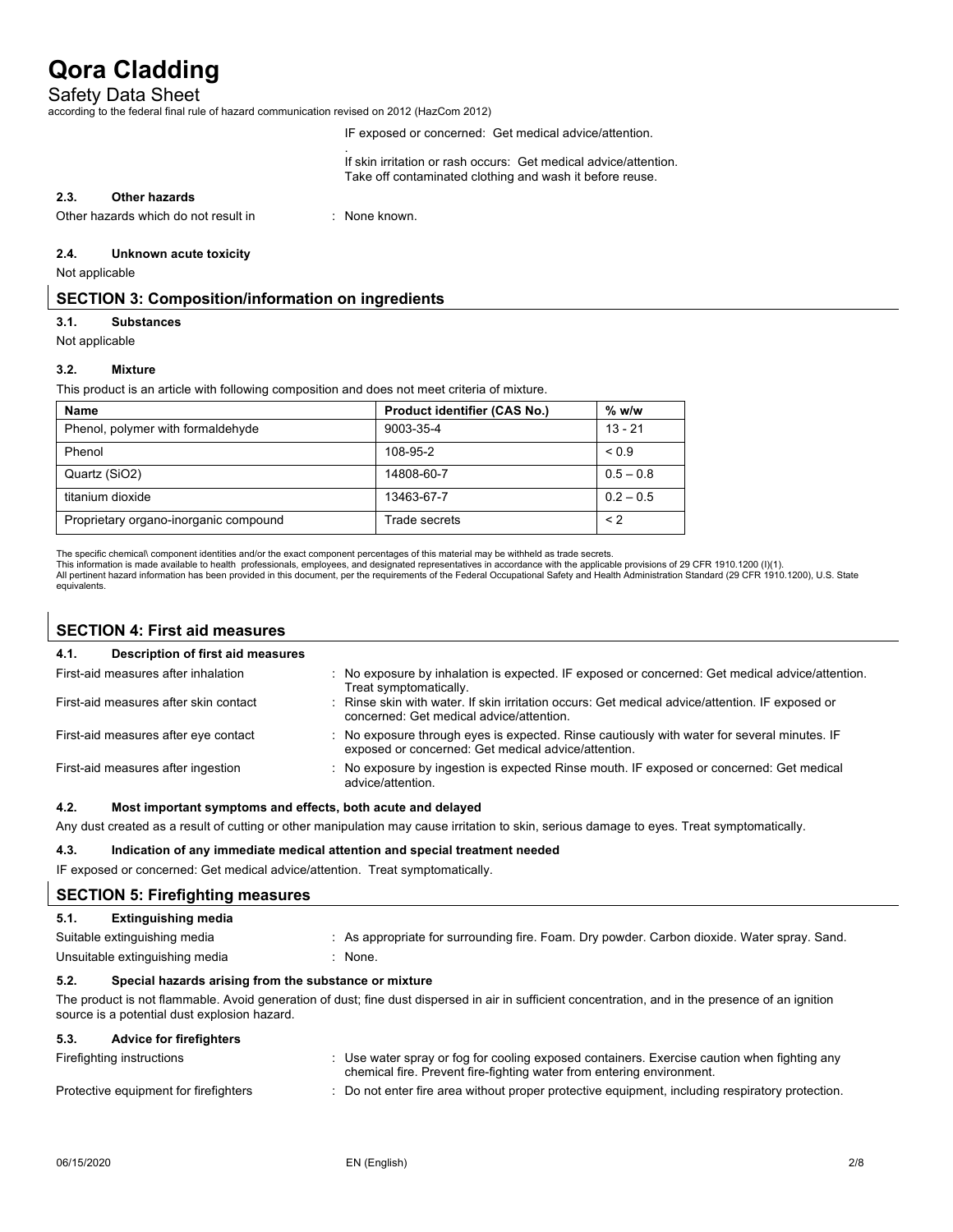# Safety Data Sheet

according to the federal final rule of hazard communication revised on 2012 (HazCom 2012)

### **SECTION 6: Accidental release measures**

#### **6.1. Personal precautions, protective equipment and emergency procedures**

|      | General measures                 | : Pick up large pieces and sweep/vacuum. Dust Deposits should not be allowed to accumulate<br>on surfaces, as these may form an explosive mixture if they are released into the atmosphere<br>in sufficient concentration. In case of generation of dust during processing: use appropriate<br>personal protective equipment. Avoid contact with skin and eyes. Do not breathe dust. |
|------|----------------------------------|--------------------------------------------------------------------------------------------------------------------------------------------------------------------------------------------------------------------------------------------------------------------------------------------------------------------------------------------------------------------------------------|
| 6.2. | <b>Environmental precautions</b> |                                                                                                                                                                                                                                                                                                                                                                                      |

No specific precaution is required.

#### **6.3. Methods and material for containment and cleaning up**

Methods for cleaning up **interpret of the COV**: Recover or recycle if possible. Wet clean or vacuum up solids. Sweep or shovel fine turning into appropriate container for disposal. Avoid raising powdered materials into airborne dust. Avoid dispersal of dust in the air (i.e., cleaning dust surfaces with compressed air). Nonsparking tools should be used.

### **6.4. Reference to other sections**

See also section 8, 13 for personal protective equipment and waste disposal.

# **SECTION 7: Handling and storage**

#### **7.1. Precautions for safe handling**

| Precautions for safe handling | Ensure good ventilation of the work station when processing. Wear personal protective<br>equipment. Avoid raising powdered materials into airborne dust. Routine housekeeping should<br>be instituted to ensure that dusts do not accumulate on surfaces. Dry powders can build static<br>electricity charges when subjected to the friction of transfer and mixture operations. |
|-------------------------------|----------------------------------------------------------------------------------------------------------------------------------------------------------------------------------------------------------------------------------------------------------------------------------------------------------------------------------------------------------------------------------|
| Hygione moneures              | Do not eat, drink or smoke when using this product. Always wesh hands after handling the                                                                                                                                                                                                                                                                                         |

Hygiene measures : Do not eat, drink or smoke when using this product. Always wash hands after handling the product.

### **7.2. Conditions for safe storage, including any incompatibilities** Store locked up.

| Storage temperature    | : Ambient                         |
|------------------------|-----------------------------------|
| Storage life           | : Stable under normal conditions. |
| Incompatible materials | : None known                      |

#### **7.3. Specific end use(s)**

No additional information available

### **SECTION 8: Exposure controls/personal protection**

#### **8.1. Control parameters**

| Occupational Exposure Limits                     |            |                        |                                       |                      |                                     |                                                                                                         |
|--------------------------------------------------|------------|------------------------|---------------------------------------|----------------------|-------------------------------------|---------------------------------------------------------------------------------------------------------|
| SUBSTANCE.                                       | CAS No.    | LTEL (8 hr<br>TWA ppm) | LTEL (8 hr<br>TWA mg/m <sup>3</sup> ) | <b>STEL</b><br>(ppm) | <b>STEL</b><br>(mg/m <sup>3</sup> ) | Note:                                                                                                   |
| Silica: CrystallineQuartz<br>(Respirable)        | 14808-60-7 | 250                    | 10                                    |                      |                                     | OSHA PEL_Table Z-3, mppcf, (h), (k), mppcf divided<br>by (%SiO2+5), mg/m3 value divided by (% SiO2 + 2) |
| Silica: CrystallineQuartz<br>(Total Dust)        | 14808-60-7 |                        | 30                                    |                      |                                     | OSHA PEL Table Z-3, mg/m3 value divided by (%<br>$SiO2 + 2)$                                            |
| Silica: Crystalline, Quartz<br>(Respirable)      | 14808-60-7 |                        | 0.05                                  |                      |                                     | CAL-OSHA PEL Table Z-3, Ca                                                                              |
| Silica: CrystallineQuartz<br>(Respirable)        | 14808-60-7 | 250                    | 10                                    |                      |                                     | OSHA PEL Table Z-3, mppcf, (h), (k)                                                                     |
| Silica: CrystallineQuartz<br>(Total Dust)        | 14808-60-7 |                        | 30                                    |                      |                                     | $\vert$ OSHA PEL Table Z-3, $\vert\%$ SiO2 + 2)                                                         |
| Silica: Crystalline, Quartz<br>(Respirable)      | 14808-60-7 |                        | 0.05                                  |                      |                                     | NIOSH REL Z-3, Ca                                                                                       |
| Silica, crystalline (Quartz,<br>respirable dust) | 14808-60-7 |                        | 0.1                                   |                      |                                     | <b>OSHA PEL</b>                                                                                         |
| Silica, crystalline (Quartz,                     | 14808-60-7 |                        | 0.3                                   |                      |                                     | <b>OSHA PEL</b>                                                                                         |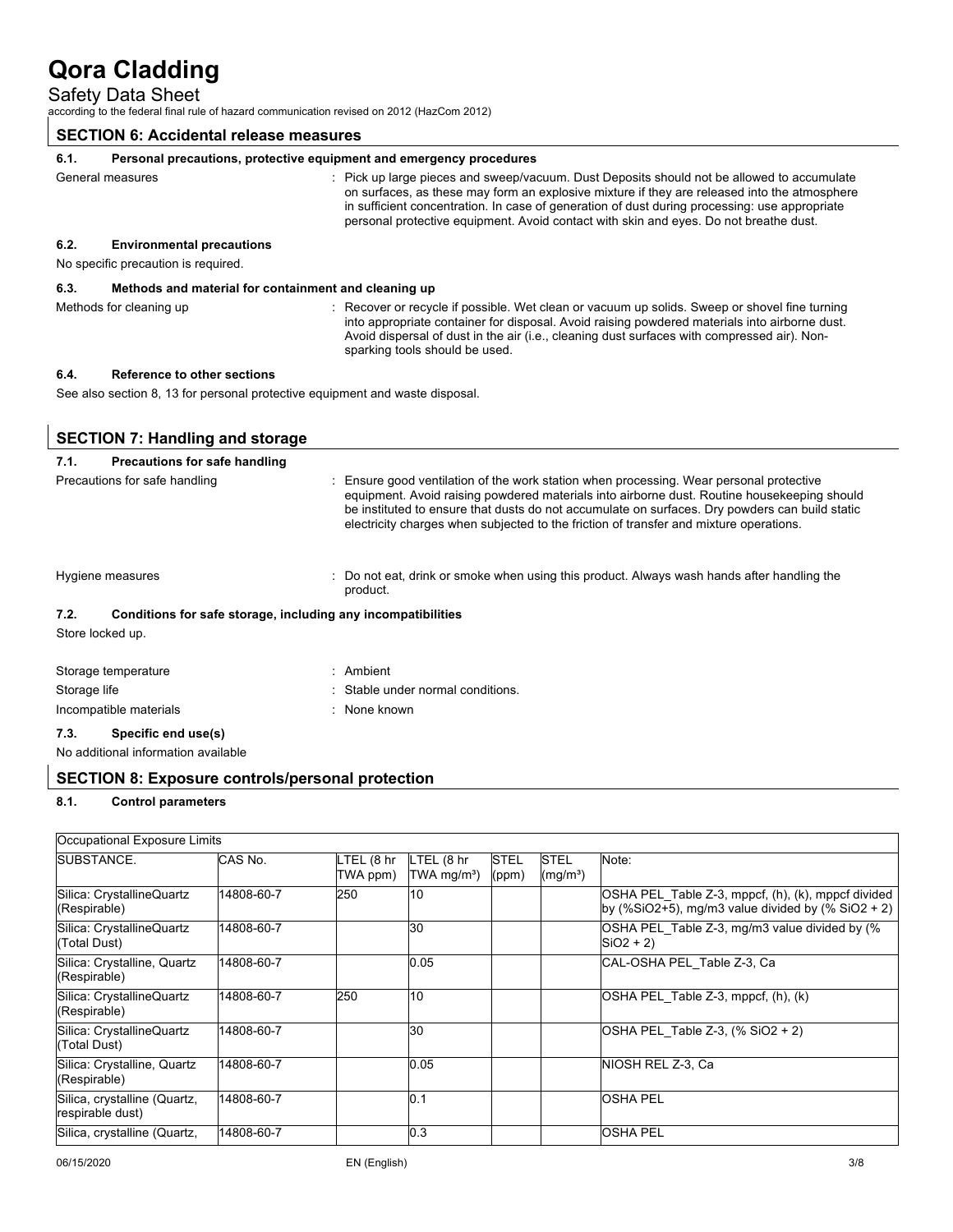Safety Data Sheet<br>according to the federal final rule of hazard communication revised on 2012 (HazCom 2012)

| total dust)                                 |                      |       |                 |     |      |                                        |
|---------------------------------------------|----------------------|-------|-----------------|-----|------|----------------------------------------|
| Silica, crystalline, α-quartz               | 14808-60-7           |       | 0.025           |     |      | <b>ACGIH TLV, R</b>                    |
| Phenol                                      | 108-95-2             | 5     | 19              |     |      | OSHA PEL Z-1                           |
| Phenol                                      | 108-95-2             | 5     | 19              |     |      | OSHA PEL, S                            |
| Phenol                                      | 108-95-2             | 5     |                 |     |      | NIOSH REL Z-1, C = 15.6 ppm [15min]    |
| Phenol                                      | 108-95-2             | 5     | 19              |     |      | <b>ACGIH TLV, Skin</b>                 |
| Stearates (total dust)                      | Trade secrets        |       | $\overline{15}$ |     |      | <b>OSHA PEL Z-1</b>                    |
| Stearates (Respirable<br>fraction)          | Trade secrets        |       | 5               |     |      | OSHA PEL Z-1                           |
| <b>Stearates</b>                            | <b>Trade secrets</b> |       | 10              |     |      | <b>OSHA PEL</b>                        |
| Stearates (total dust)                      | Trade secrets        |       | 10              |     |      | NIOSH REL Z-1                          |
| <b>Stearates (Respirable</b><br>fraction)   | Trade secrets        |       | 5               |     |      | NIOSH REL Z-1                          |
| <b>Stearates</b>                            | Trade secrets        |       | $\overline{10}$ |     |      | ACGIH TLV, I, J                        |
| <b>Stearates</b>                            | Trade secrets        |       | 3               |     |      | ACGIH TLV, R, J                        |
| Stearate                                    | Trade secrets        |       | 10              |     |      | <b>ACGIH TLV</b>                       |
| Aluminium, metal and<br>insoluble compounds | 21645-51-2           |       |                 |     |      | <b>ACGIH TLV, R</b>                    |
| Titanium dioxide (Total dust) 13463-67-7    |                      |       | 15              |     |      | OSHA PEL Z-1                           |
| Titanium dioxide (Total dust) 13463-67-7    |                      |       | 2.4             |     |      | Fine particles                         |
| Titanium dioxide (Total dust) 13463-67-7    |                      |       | 0.3             |     |      | NIOSH REL Z-1, Ca, ultrafine particles |
| Titanium dioxide                            | 13463-67-7           |       | 10              |     |      | <b>ACGIH TLV</b>                       |
| Silica, amorphous<br>(Respirable fraction)  | 61790-53-2           |       | 3               |     |      | OSHA PEL, (n)                          |
| Silica, amorphous (Total<br>dust)           | 61790-53-2           |       | 6               |     |      | <b>OSHA PEL</b>                        |
| Silica, amorphous<br>(Precipitated and gel) | 61790-53-2           |       | 6               |     |      | <b>OSHA PEL</b>                        |
| Kaolin (Total dust)                         | 1332-58-7            |       | 15              |     |      | OSHA PEL Z-1                           |
| Kaolin (Respirable fraction)                | 1332-58-7            |       | 5               |     |      | OSHA PEL Z-1                           |
| Kaolin (Total dust)                         | 1332-58-7            |       | 10              |     |      | NIOSH REL Z-1                          |
| Kaolin (Respirable fraction)                | 1332-58-7            |       | 5               |     |      | NIOSH REL Z-1                          |
| Kaolin                                      | 1332-58-7            |       | 2               |     |      | ACGIH TLV, R, E                        |
| Formaldehyde                                | $50 - 00 - 0$        | 0.75  |                 | 2   |      | <b>OSHA PEL</b>                        |
| Formaldehyde                                | $50 - 00 - 0$        | 0.016 |                 |     |      | NIOSH REL Z-1, Ca, C = 0.1ppm [150min] |
| Formaldehyde                                | $50 - 00 - 0$        | 0.1   | 0.12            | 0.3 | 0.37 | <b>ACGIH TLV, DSEN, RSEN</b>           |

| Remark                                         | <b>Notes</b>                                                                                                                                                                                                                                                                                                                                                                                                                                                                                                                |     |
|------------------------------------------------|-----------------------------------------------------------------------------------------------------------------------------------------------------------------------------------------------------------------------------------------------------------------------------------------------------------------------------------------------------------------------------------------------------------------------------------------------------------------------------------------------------------------------------|-----|
| OSHA PEL Table Z-3                             | Occupational Safety and Health (OSHA) Permissible Exposure Limits (PELs) Table Z-3 Mineral Dusts.                                                                                                                                                                                                                                                                                                                                                                                                                           |     |
| mppcf                                          | Millions of particles per cubic foot of air, based on impinger samples counted by light-field techniques. Conversion factors - mppcf × 35.3 = million particles per cubic meter =<br>particles per c.c.                                                                                                                                                                                                                                                                                                                     |     |
| (h)                                            | The percentage of crystalline silica in the formula is the amount determined from airborne samples, except in those instances in which other methods have been shown to be<br>applicable.                                                                                                                                                                                                                                                                                                                                   |     |
| (k)                                            | Both concentration and percenta quartz for the application of this limit are to be determined from the fraction passing through a size-selector with the following characetristics:<br>Aerodynamic diamtere unit density sphere)/ percent passing selector: 2/90; 2.5/75; 3.5/50; 5/25; 10/0. the measurementsd under htis note refer to the use of an AEC (now<br>NRC) instrument. The respireable fraction of coal dust is determined with anMRE; the figure corresponding to that on 2.4mg/m3 for coal dust is 4.5mg/m3. |     |
| mppcf divided by<br>$(% ^{*}{}_{6})$ (%SiO2+5) | The PEL in mppcf is calculated by dividing by the percentage SiO2 +5.                                                                                                                                                                                                                                                                                                                                                                                                                                                       |     |
| $SiO2 + 2)$                                    | mg/m3 value divided by (% The PEL in mg/m3 is calculated by dividing by the percentage SiO2 +2.                                                                                                                                                                                                                                                                                                                                                                                                                             |     |
|                                                | CAL-OSHA PEL Table Z-3 California Division of Occupational Safety and Health (CAL-OSHA) Permissible Exposure Limits (PELs) Table Z-3 Mineral Dusts.                                                                                                                                                                                                                                                                                                                                                                         |     |
| Ca                                             | Potential occupational carcinogens.See NIOSH Appendix A http://www.cdc.gov/niosh/npg/nengapdxa.html                                                                                                                                                                                                                                                                                                                                                                                                                         |     |
| NIOSH REL Z-3                                  | National Institute for Occupational Safety and Health (NIOSH) Recommended Exposure Limits (RELs) from the NIOSH Pocket Guide to Chemical Hazards table Z-3: Up to 10-<br>hour time weighted average (TWA) during a 40-hour work week                                                                                                                                                                                                                                                                                        |     |
| <b>OSHA PEL</b>                                | Occupational Safety and Health (OSHA) Permissible Exposure Limits (PELs).                                                                                                                                                                                                                                                                                                                                                                                                                                                   |     |
| <b>ACGIH TLV</b>                               | The American Conference of Governmental Industrial Hygienists (ACGIH®) Threshold Limit Values (TLVs®) 2018                                                                                                                                                                                                                                                                                                                                                                                                                  |     |
| R                                              | Measured as respirable fraction of the aerosol                                                                                                                                                                                                                                                                                                                                                                                                                                                                              |     |
| OSHA PEL Z-1                                   | Occupational Safety and Health Administration (OSHA) Permissible Exposure Limit (PEL) from 29 CFR 1910.1000 Z-1 Table                                                                                                                                                                                                                                                                                                                                                                                                       |     |
| S                                              | <b>Skin Sensitization</b>                                                                                                                                                                                                                                                                                                                                                                                                                                                                                                   |     |
| NIOSH REL Z-1                                  | National Institute for Occupational Safety and Health (NIOSH) Recommended Exposure Limits (RELs) from the NIOSH Pocket Guide to Chemical Hazards table Z-1: Up to 10-                                                                                                                                                                                                                                                                                                                                                       |     |
| 06/15/2020                                     | EN (English)                                                                                                                                                                                                                                                                                                                                                                                                                                                                                                                | 4/8 |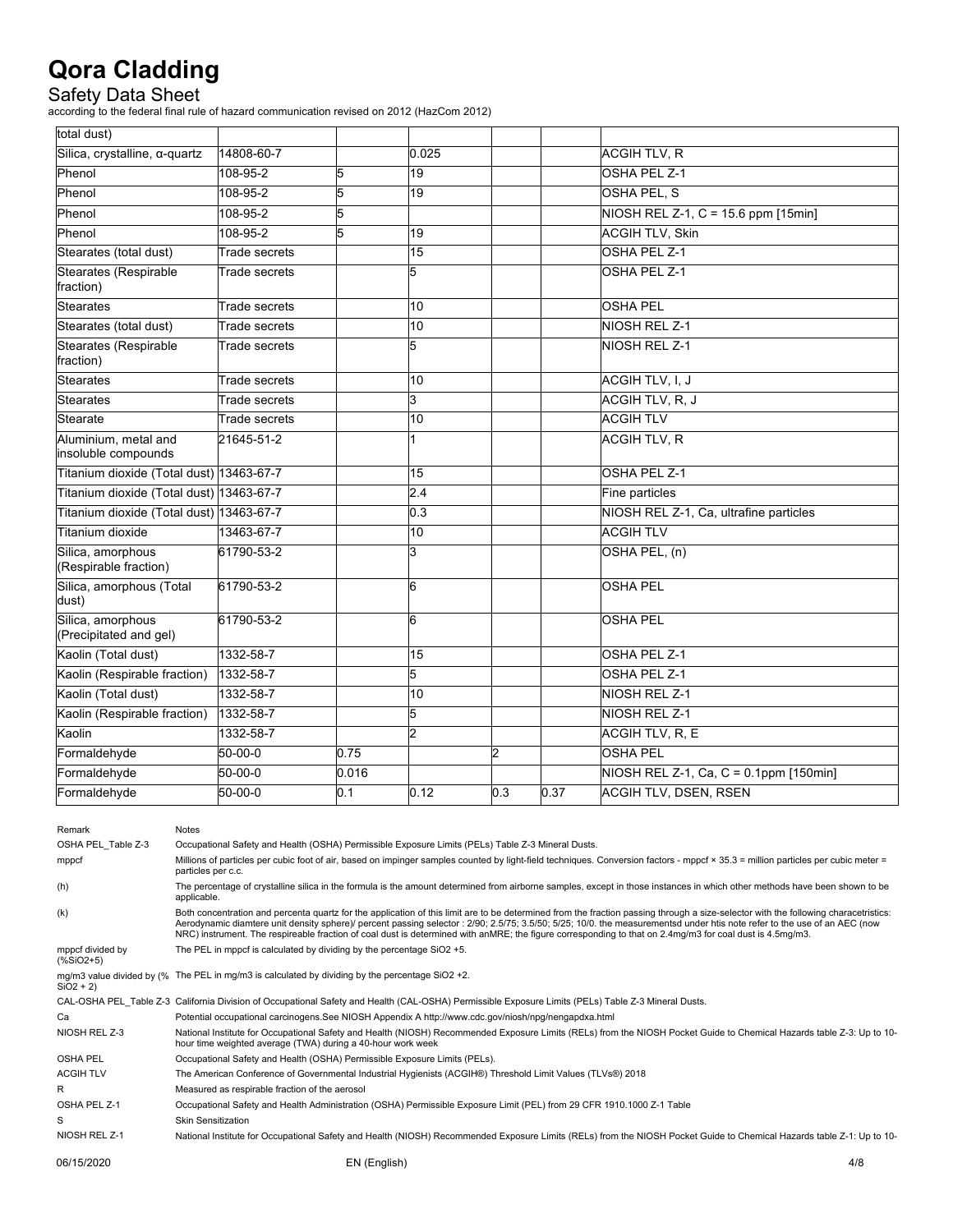# Safety Data Sheet

according to the federal final rule of hazard communication revised on 2012 (HazCom 2012)

|                        | hour time weighted average (TWA) during a 40-hour work week                                                                                                                                                                                                                        |
|------------------------|------------------------------------------------------------------------------------------------------------------------------------------------------------------------------------------------------------------------------------------------------------------------------------|
| $C = 15.6$ ppm [15min] | Ceiling limit of 15.6ppm and 15min duration                                                                                                                                                                                                                                        |
| Skin                   | Danger of cutaneous absorption                                                                                                                                                                                                                                                     |
|                        | Measured as Inhalable fraction of the aerosol                                                                                                                                                                                                                                      |
|                        | Does not include stearates of toxic metals                                                                                                                                                                                                                                         |
| Fine particles         | In fine particles form                                                                                                                                                                                                                                                             |
| ultrafine particles    | In ultrafine particles form                                                                                                                                                                                                                                                        |
| (n)                    | The concentration and percentage of the particulate used for this limit are determined from the fraction passing a size selector with the following characteristics: (aerodynamic<br>Diameter (um)/% Passing Selector): 0/100; 1/97; 2/91; 3/74; 4/50; 5/30; 6/17; 7/9; 8/5; 10/1. |
| E                      | The value is for particulate matter containing no asbestos and <1% crystalline silica                                                                                                                                                                                              |
| $C = 0.1$ ppm [150min] | Ceiling limit of 0.1ppm and 150min duration                                                                                                                                                                                                                                        |
| <b>DSEN</b>            | May cause dermal sensitization                                                                                                                                                                                                                                                     |
| <b>RSEN</b>            | May cause respiratory sensitization                                                                                                                                                                                                                                                |
|                        |                                                                                                                                                                                                                                                                                    |

| <b>Substances</b>                | <b>CAS Number</b>        | Sampling     | <b>Tissues</b>                                                                                               | Control parameters                                                                                                                                                                                                                                                                    | Biological monitoring guidance value                                                    | Comments |
|----------------------------------|--------------------------|--------------|--------------------------------------------------------------------------------------------------------------|---------------------------------------------------------------------------------------------------------------------------------------------------------------------------------------------------------------------------------------------------------------------------------------|-----------------------------------------------------------------------------------------|----------|
| Phenol                           | 108-95-2                 | End of shift | urine                                                                                                        | Phenol                                                                                                                                                                                                                                                                                | 250 mg/g creatinine                                                                     | *, B, Ns |
| Remark                           | <b>Notes</b>             |              |                                                                                                              |                                                                                                                                                                                                                                                                                       |                                                                                         |          |
|                                  | with hydrolysis          |              |                                                                                                              |                                                                                                                                                                                                                                                                                       |                                                                                         |          |
| в                                | Background               |              |                                                                                                              |                                                                                                                                                                                                                                                                                       |                                                                                         |          |
| <b>Ns</b>                        | Nonspecific              |              |                                                                                                              |                                                                                                                                                                                                                                                                                       |                                                                                         |          |
|                                  |                          |              |                                                                                                              |                                                                                                                                                                                                                                                                                       |                                                                                         |          |
| 8.2.                             | <b>Exposure controls</b> |              |                                                                                                              |                                                                                                                                                                                                                                                                                       |                                                                                         |          |
| Appropriate engineering controls |                          |              | oxygen deficient environment.                                                                                | : Not required under normal conditions and use. It is recommended that all dust control<br>equipment such as local exhaust ventilation and material transport systems involved in<br>handling of this product contain explosion relief vents or an explosion suppression system or an |                                                                                         |          |
| Personal protective equipment    |                          |              | : Handle in accordance with good industrial hygiene and safety practices. Avoid all unnecessary<br>exposure. |                                                                                                                                                                                                                                                                                       |                                                                                         |          |
|                                  |                          |              |                                                                                                              |                                                                                                                                                                                                                                                                                       | For certain operations, additional Personal Protective Equipment (PPE) may be required. |          |
|                                  | Eye protection           |              |                                                                                                              | : Wear eye protection.                                                                                                                                                                                                                                                                |                                                                                         |          |

Skin protection : Wear protective clothing and gloves if exposure anticipated.

Respiratory protection : Normally no personal respiratory protection is necessary

Thermal hazards : None known.

0

Other information in the state of the contract of the contract of the contract of the contract of the contract of the contract of the contract of the contract of the contract of the contract of the contract of the contract

# **SECTION 9: Physical and chemical properties**

#### **9.1. Information on basic physical and chemical properties** Appearance : Solid

| Appearance | שווטט            |
|------------|------------------|
| Color      | : Various colors |
| Odor       | : Odorless       |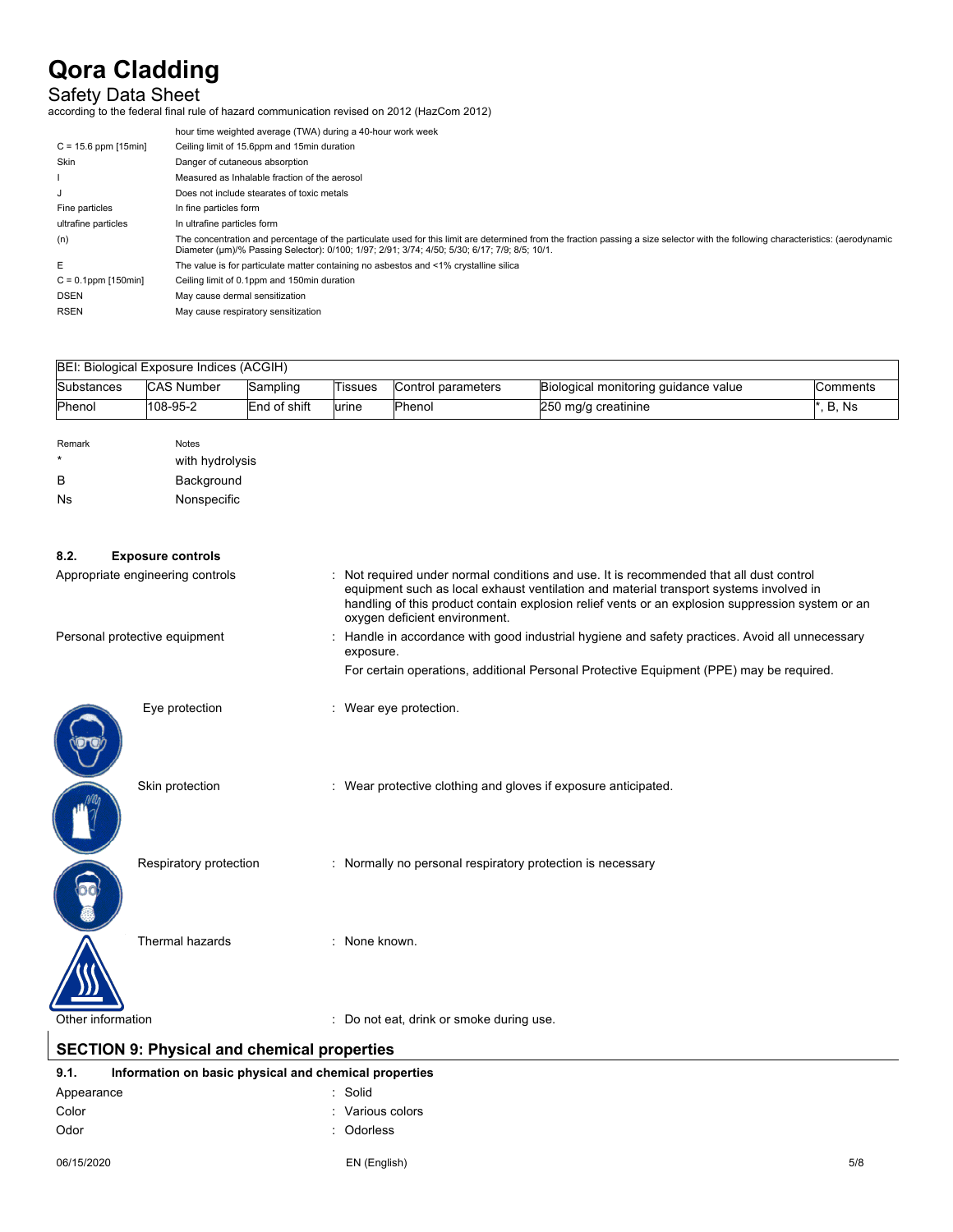# Safety Data Sheet

according to the federal final rule of hazard communication revised on 2012 (HazCom 2012)

| Odor threshold                               | No data available                                                 |
|----------------------------------------------|-------------------------------------------------------------------|
| рH                                           | Not applicable                                                    |
| Melting point/freezing point                 | No data available                                                 |
| Initial boiling point and boiling range      | Not applicable                                                    |
| Flash point                                  | Not applicable                                                    |
| Evaporation rate                             | Not applicable                                                    |
| Flammability (solid, gas)                    | No data available                                                 |
| Upper/lower flammability or explosive limits | Not applicable                                                    |
| Vapor pressure                               | Not applicable                                                    |
| Relative vapor density at 20 °C              | Not applicable                                                    |
| Density (g/ml)                               | No data available                                                 |
| Relative density                             | No data available                                                 |
| Solubility(ies)                              | Solubility (Water) : Not known.<br>Solubility (Other): Not known. |
| Partition coefficient: n-octanol/water       | Not applicable                                                    |
| Auto-ignition temperature                    | Not applicable                                                    |
| Decomposition Temperature (°C)               | No data available                                                 |
| Viscosity                                    | Not applicable                                                    |
| <b>Explosive properties</b>                  | No data available                                                 |
| Oxidising properties                         | Not applicable                                                    |
| <b>Other information</b><br>9.2.             |                                                                   |
|                                              | None<br>t                                                         |
|                                              | None                                                              |

# **SECTION 10: Stability and reactivity**

### **10.1. Reactivity**

None anticipated.

# **10.2. Chemical stability**

Stable under normal conditions.

#### **10.3. Possibility of hazardous reactions**

No hazardous reactions known if used for its intended purpose.

# **10.4. Conditions to avoid**

None anticipated.

#### **10.5. Incompatible materials**

None known

#### **10.6. Hazardous decomposition products**

May release minute amount of formaldehyde and phenol

# **SECTION 11: Toxicological information**

# **11.1. Information on toxicological effects**

| Acute toxicity - Ingestion    | : Not classified.<br>Calculated acute toxicity estimate (ATE) Calc ATE - 5747.00000 |
|-------------------------------|-------------------------------------------------------------------------------------|
| Acute toxicity - Skin Contact | : Not classified.                                                                   |
|                               | Calculated acute toxicity estimate (ATE) Calc ATE - 22388.00000                     |
| Acute toxicity - Inhalation   | : Not classified.                                                                   |
|                               | Calculated acute toxicity estimate (ATE) Calc ATE - 37.00000                        |
| Skin corrosion/irritation     | : Calculation method : Causes skin irritation.                                      |
|                               | (This product is an article)                                                        |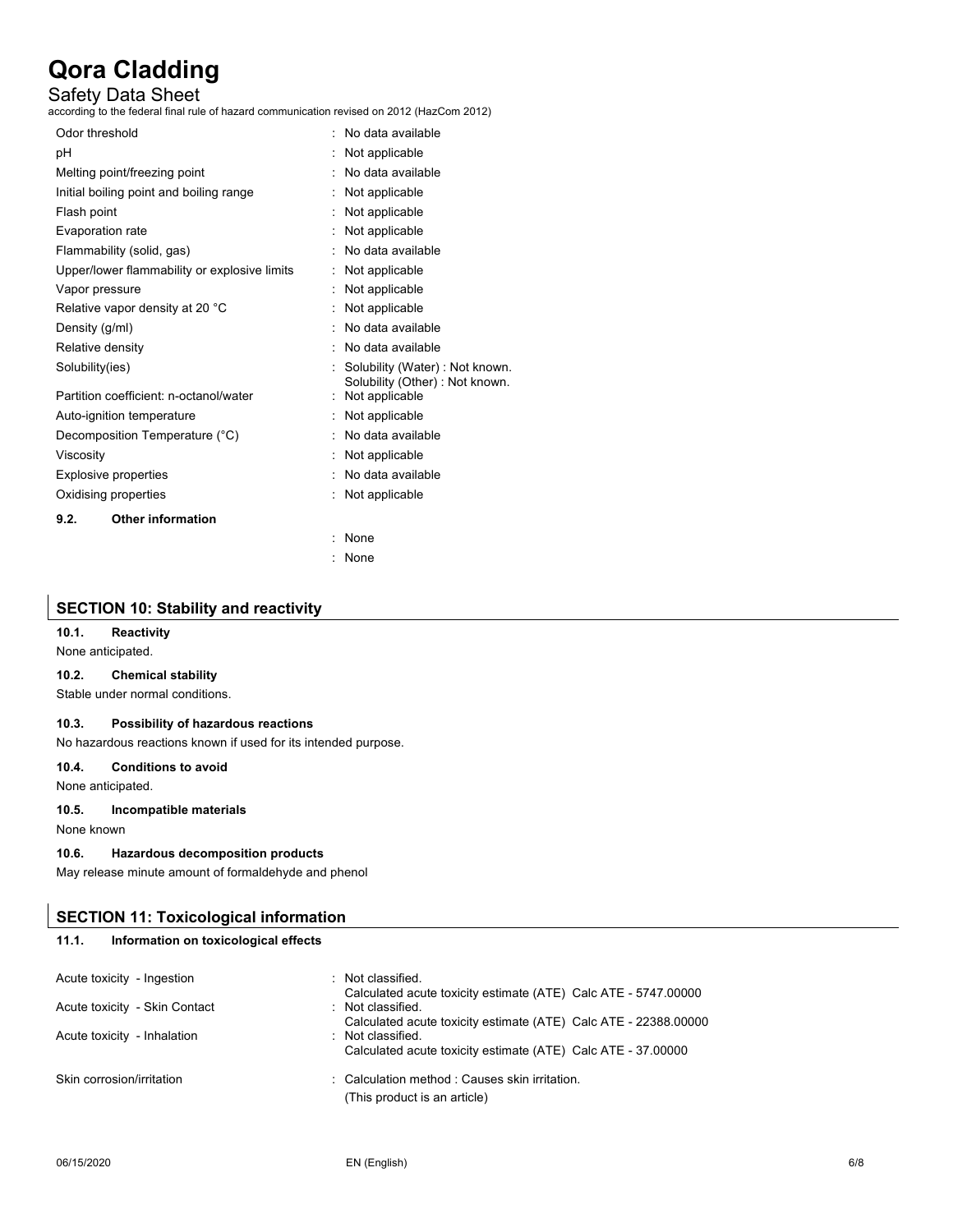Safety Data Sheet<br>according to the federal final rule of hazard communication revised on 2012 (HazCom 2012)

| Serious eye damage/irritation                         |   | Calculation method : Causes serious eye irritation.                                                                                |
|-------------------------------------------------------|---|------------------------------------------------------------------------------------------------------------------------------------|
|                                                       |   | (This product is an article. Dust or fumes from the processing of this product may cause serious<br>eye damage)                    |
| Skin sensitization                                    |   | Calculation method : May cause an allergic skin reaction.                                                                          |
|                                                       |   | (This product is an article. Dust or fumes from the processing of this product may cause an<br>allergic skin reaction)             |
| Respiratory sensitization                             | ÷ | Not classified.                                                                                                                    |
| Germ cell mutagenicity                                |   | : There is no evidence of mutagenic potential.                                                                                     |
| Carcinogenicity                                       |   | Calculation method: May cause cancer by inhalation.                                                                                |
|                                                       |   | (This product is an article. Breathing of the dust or fumes from the processing of this product<br>may cause cancer by inhalation) |
| Reproductive toxicity                                 |   | Not classified                                                                                                                     |
| Specific target organ toxicity (single exposure)      |   | : Not classified                                                                                                                   |
| Specific target organ toxicity (repeated<br>exposure) |   | : Not classified                                                                                                                   |
| Aspiration hazard                                     |   | Not classified                                                                                                                     |
| <b>SECTION 12: Ecological information</b>             |   |                                                                                                                                    |

# **12.1. Toxicity**

| $14.1.$ $19A1V1V$                  |                                    |
|------------------------------------|------------------------------------|
| Ecology – Aguatic invertebrates    | : Low toxicity to invertebrates.   |
| Toxicity - Fish                    | $\therefore$ Low toxicity to fish. |
| Toxicity - Algae                   | : Low toxicity to algae.           |
| Toxicity - Sediment Compartment    | : Not classified.                  |
| Toxicity - Terrestrial Compartment | : Not classified.                  |
|                                    |                                    |

## **12.2. Persistence and degradability**

No additional information available

### **12.3. Bioaccumulative potential**

No additional information available

#### **12.4. Mobility in soil**

No additional information available

| 12.5. | Other adverse effects        |                                       |
|-------|------------------------------|---------------------------------------|
|       | Effect on ozone layer        | No additional information available   |
|       | Effect on the global warming | : No additional information available |

|  |  | <b>SECTION 13: Disposal considerations</b> |
|--|--|--------------------------------------------|
|--|--|--------------------------------------------|

| 13.1. | Waste treatment methods |                                                                               |
|-------|-------------------------|-------------------------------------------------------------------------------|
|       | Waste treatment methods | Dispose of cartridge in accordance with local, state or national legislation. |
|       | Additional Information  | No special precautions are required for this product.                         |

# **SECTION 14: Transport information**

**Not classified as hazardous for transport.**

#### **14.1 UN number**